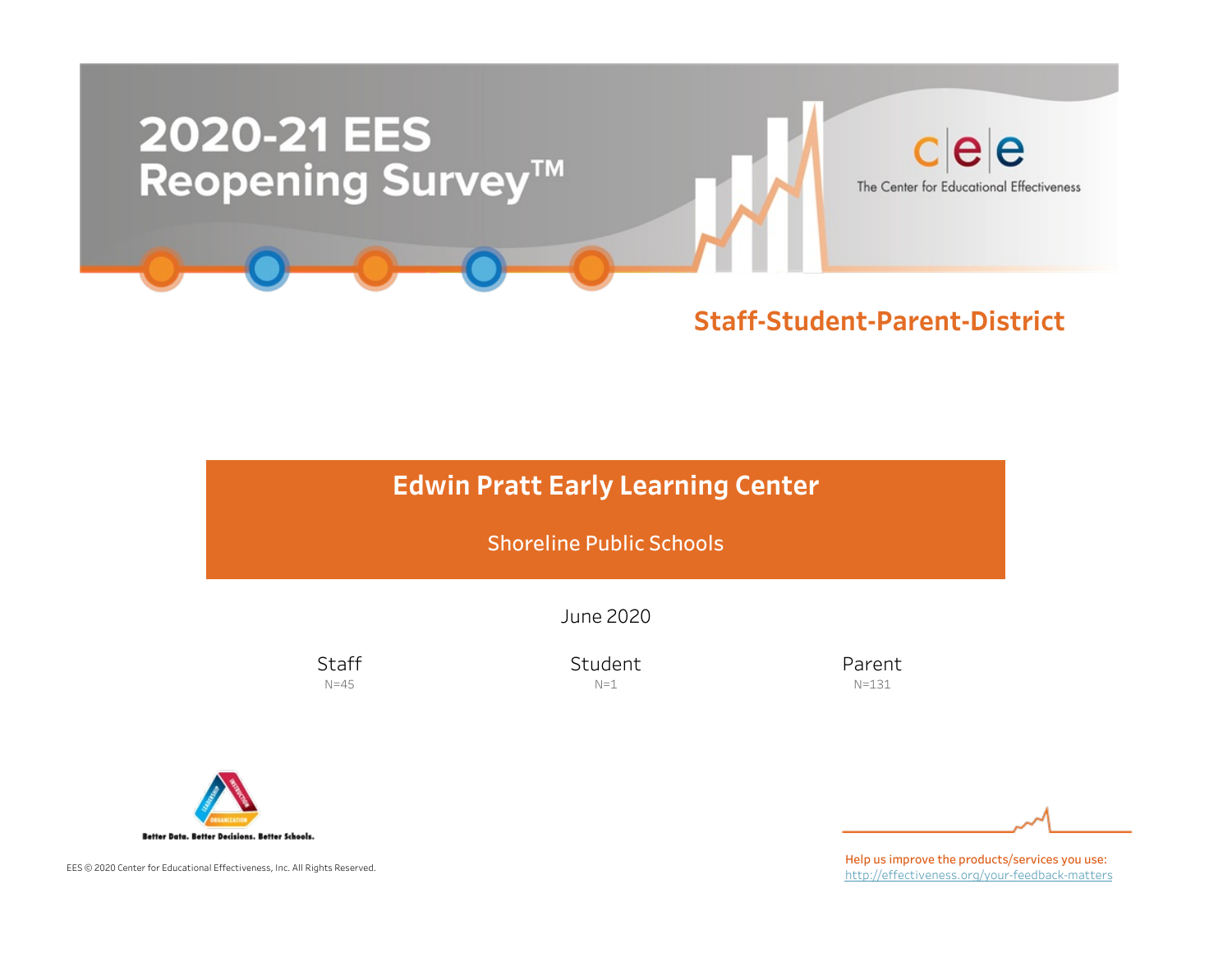

## What is the most pressing need for you and your child this Fall?

|                                     |        |     | Ranked 1st Ranked 2nd Ranked 3rd Ranked 4th Ranked 5th |     |     |     |
|-------------------------------------|--------|-----|--------------------------------------------------------|-----|-----|-----|
| In-person, teacher-lead instruction | Parent | 37% | 34%                                                    | 8%  | 3%  | 4%  |
| Emotional support / counseling      | Parent | 2%  | 14%                                                    | 37% | 14% | 17% |
| Socialization with other students   | Parent | 44% | 28%                                                    | 11% | 2%  |     |
| Elective classes (art, music, etc.) | Parent | 2%  | 5%                                                     | 14% | 40% | 23% |
| Athletics and activities            | Parent |     | 4%                                                     | 14% | 26% | 41% |
|                                     |        |     |                                                        |     |     |     |

0% 100% 100% 100% 100% Percent of Respondents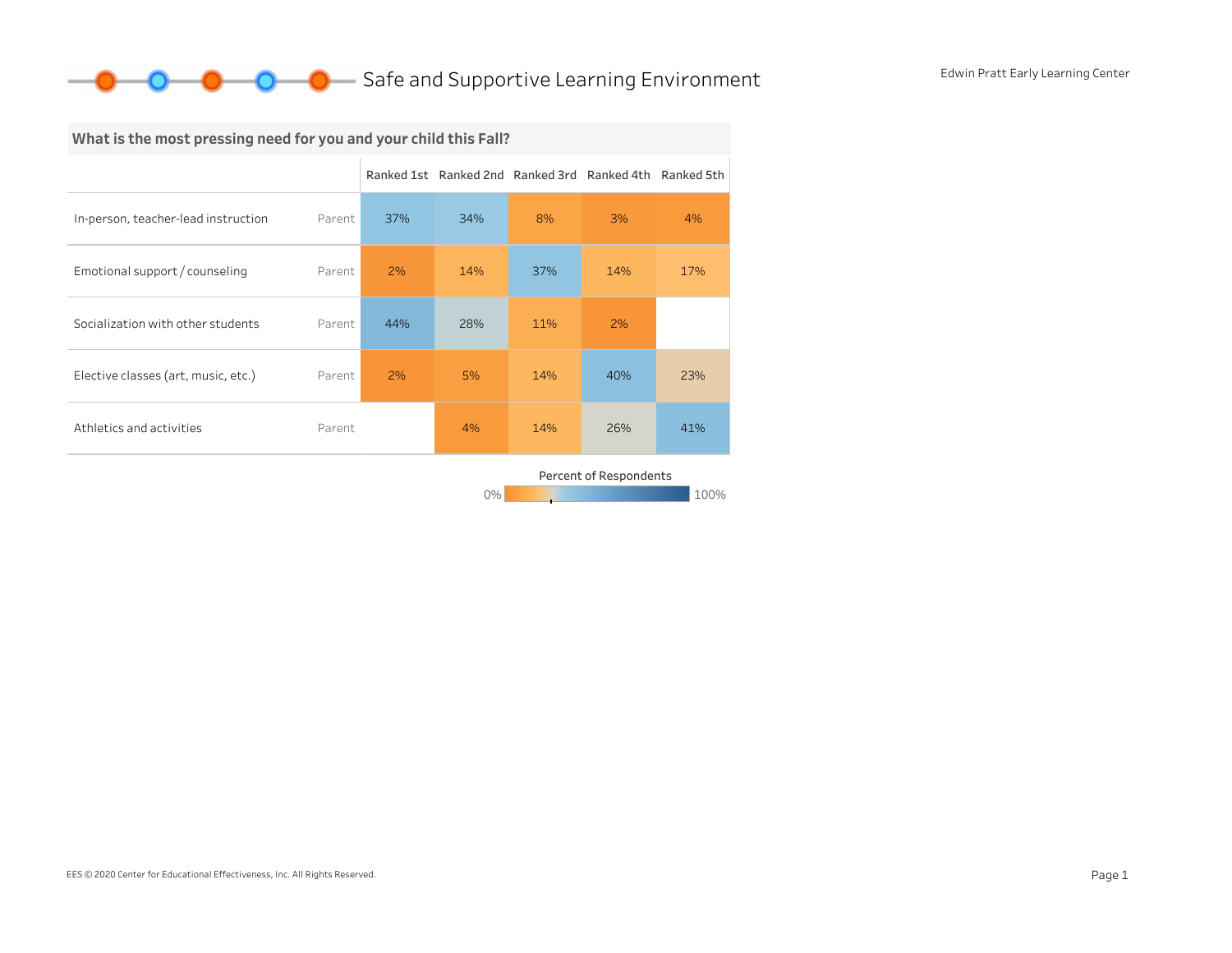

#### What is most needed for staff and students to return to in-person school?

Total Needed/Not Needed

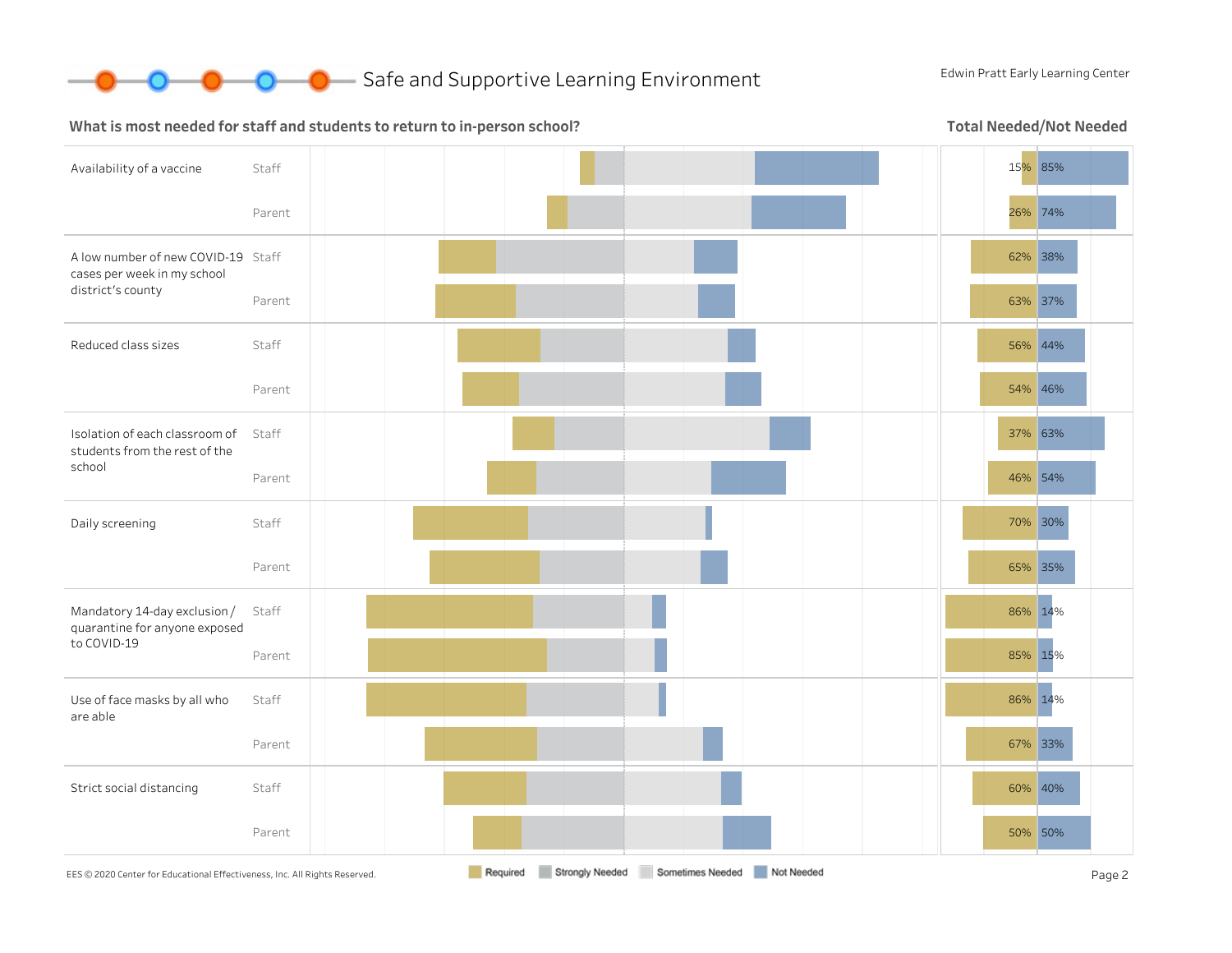

#### What is the greatest concern about returning to school?

Total Concerned/Not Concerned

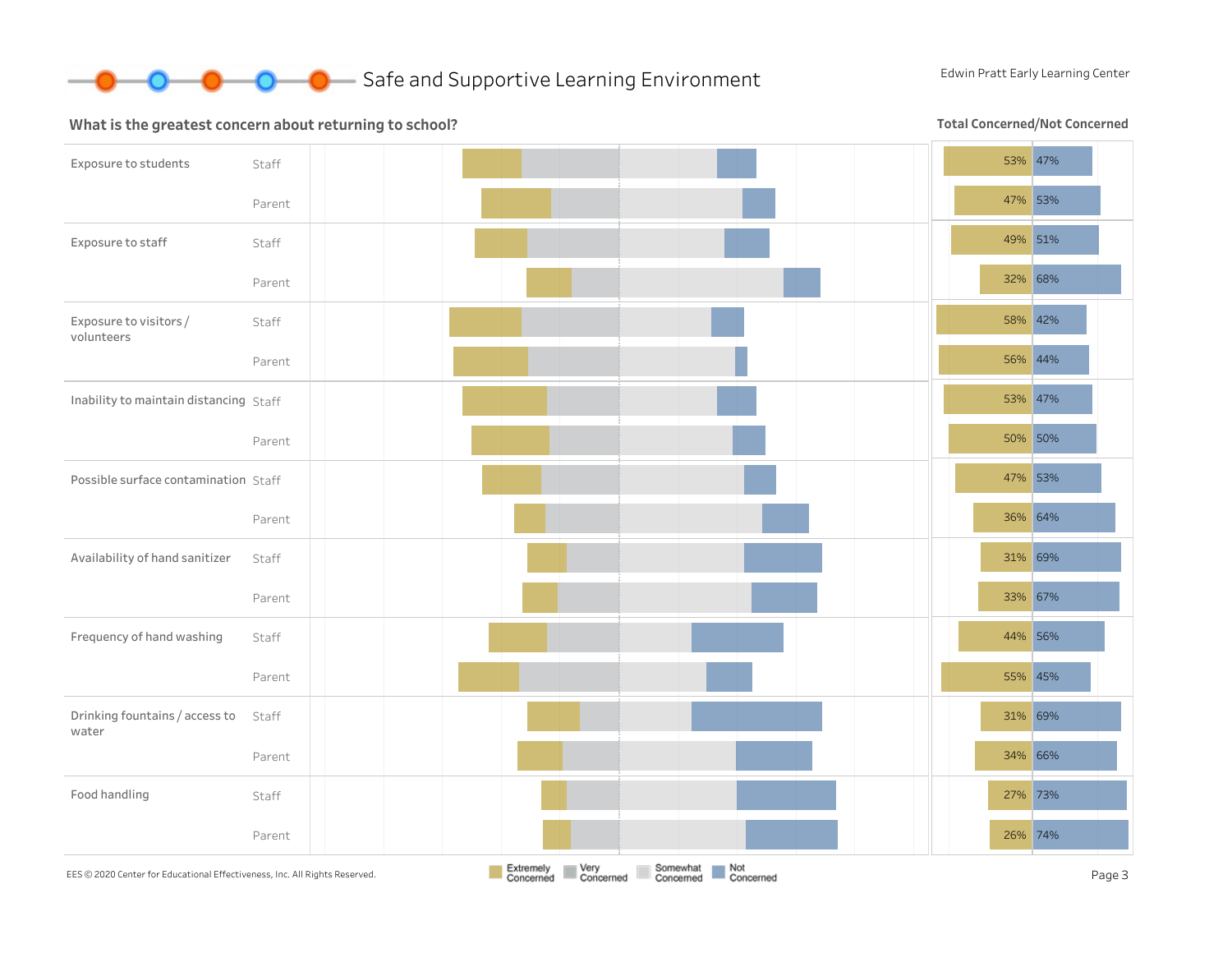## **O** Teaching and Learning: Time Management Edwin Pratt Early Learning Center

What helped with time management during distance learning? Blue represents highest responses.

|                                                                        | Staff          | Student | Parent |
|------------------------------------------------------------------------|----------------|---------|--------|
| Call or text due date reminder                                         | $\overline{4}$ |         | 5      |
| Call or text general check in                                          | 6              |         | 6      |
| Daily learning plan provided by teacher                                | 2              |         | 8      |
| Email due date reminder                                                | 16             |         | 7      |
| Email general check in                                                 | 19             |         | 22     |
| Email virtual meeting reminder                                         | 21             |         | 20     |
| Having a single contact person from school                             | 7              |         | 13     |
| Learning Management Systems (i.e. Google<br>Classroom, Canvas, SeeSaw) | 12             |         | 41     |
| My own digital calendar                                                | 18             |         | 13     |
| My own paper calendar                                                  | 11             |         | 13     |
| Other                                                                  | $\overline{c}$ |         | 21     |
| Regular email from teacher                                             | 8              | 1       | 54     |
| Weekly learning plan provided by teacher                               | 11             |         | 29     |



EES©2020CenterforEducationalEffectiveness,Inc.AllRightsReserved. Page4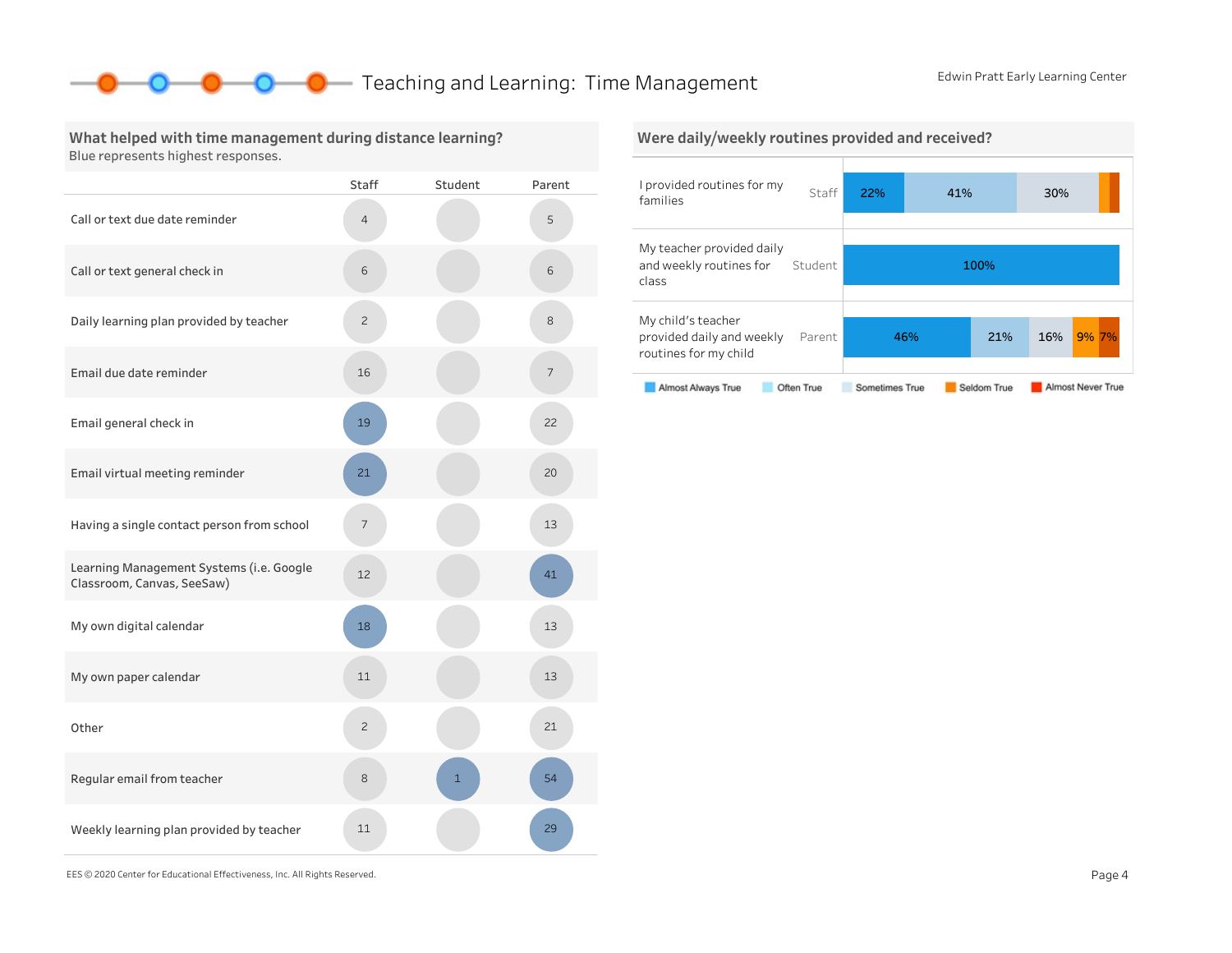## **O** Edwin Pratt Early Learning and Learning: Learning Tools Edwin Pratt Early Learning Center



100% 39% 61% 46% 54%

What Learning Tools did not work well? Gold represents highest responses.



EES © 2020 Center for Educational Effectiveness, Inc. All Rights Reserved. **Page 5** Page 5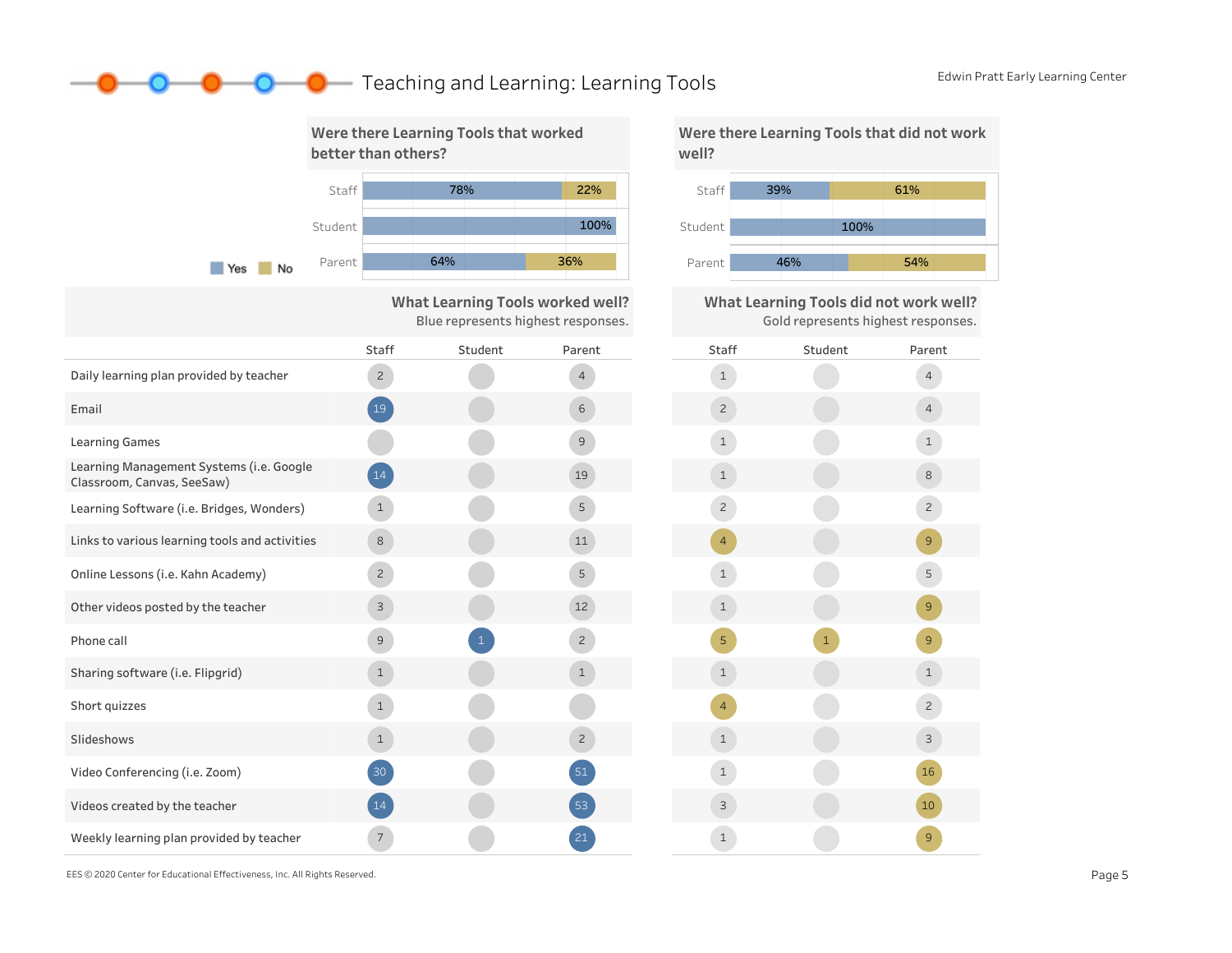# **O** Edwin Pratt Early Learning Center

### Did our parents receive the information they needed to support student learning?



#### How effective was our instruction around learning targets?

| I understood the learning<br>goals for my child's<br>lessons                      | Parent | 33% | 33% | 25% |    |
|-----------------------------------------------------------------------------------|--------|-----|-----|-----|----|
|                                                                                   |        |     |     |     |    |
|                                                                                   |        |     |     |     |    |
| I focused on the essential<br>standards and learning<br>targets from each unit of | Staff  | 18% | 50% | 18% | 9% |
| instruction                                                                       |        |     |     |     |    |

Did our parents access teaching videos to support their child's learning







|           | What were students' perceptions about the amount of school work |
|-----------|-----------------------------------------------------------------|
| assigned? |                                                                 |

| I had an appropriate<br>amount of school work           | Student |     | 100% |               |
|---------------------------------------------------------|---------|-----|------|---------------|
| My child had an<br>appropriate amount of<br>school work | Parent  | 42% | 24%  | 7% 12%<br>14% |

Almost Always True Sometimes True Almost Never True Often True Seldom True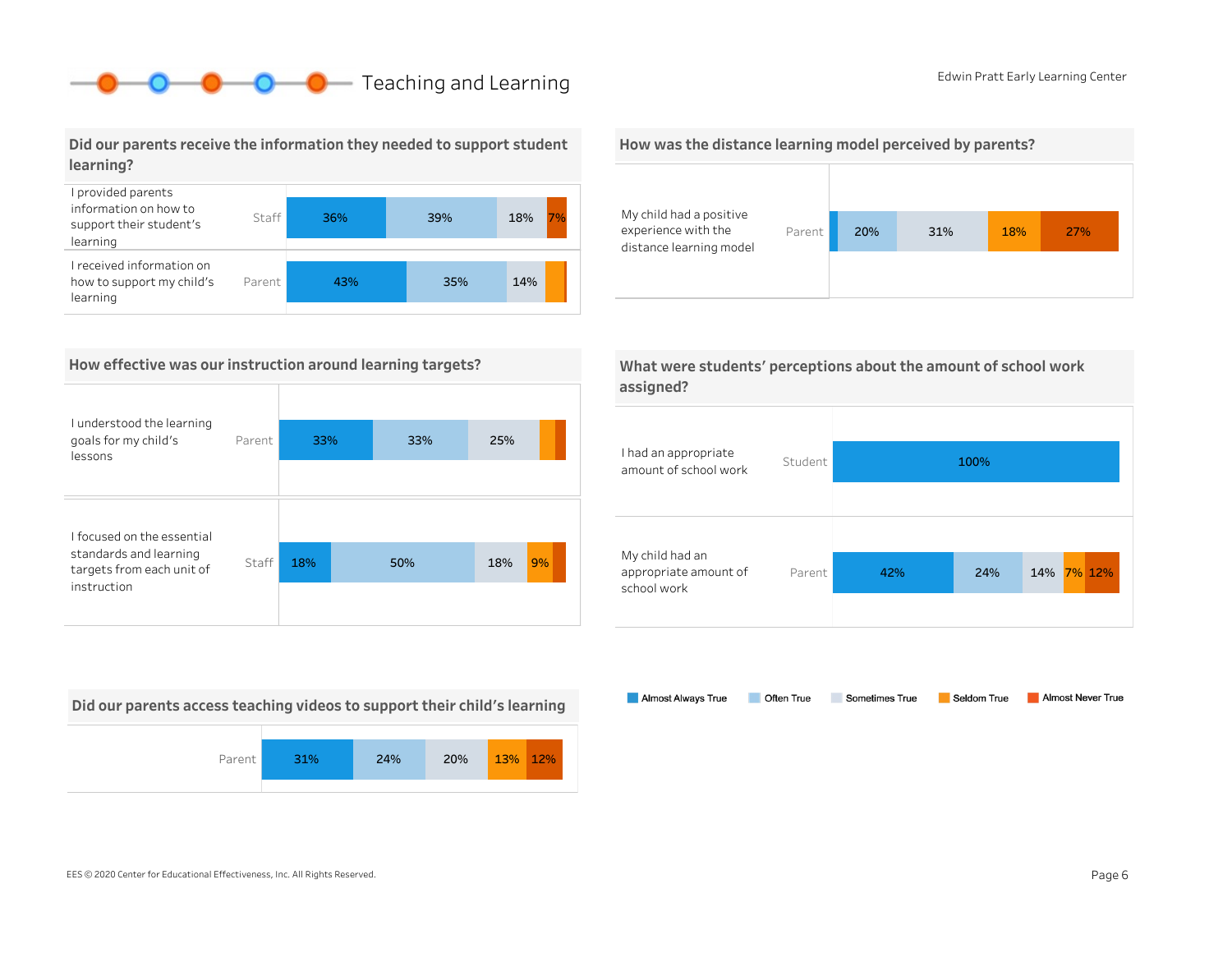## **Scheduling and Staffing** Edwin Pratt Early Learning Center

If not all students are able to attend school during the initial reopening, what criteria should be used to select students for in-person learning?

|                                      |        | Ranked<br>1st | Ranked<br>2nd | Ranked<br>3rd | Ranked<br>4th |  |
|--------------------------------------|--------|---------------|---------------|---------------|---------------|--|
| Age                                  | Staff  | 24%           | 31%           | 22%           | 13%           |  |
|                                      | Parent | 20%           | 35%           | 13%           | 14%           |  |
| <b>Instructional Content</b>         | Staff  | 7%            | 18%           | 44%           | 27%           |  |
|                                      | Parent | 4%            | 14%           | 52%           | 14%           |  |
| <b>Student Need</b>                  | Staff  | 62%           | 24%           | 9%            | 2%            |  |
|                                      | Parent | 51%           | 26%           | 5%            | 2%            |  |
| Choice / Volunteers                  | Staff  | 7%            | 24%           | 18%           | 51%           |  |
|                                      | Parent | 11%           | 8%            | 12%           | 53%           |  |
| Percent of Respondents<br>0%<br>100% |        |               |               |               |               |  |

### Return to school in the fall?



Whose ability to return to work is dependent on their child attending school full-time?



Who has issues with childcare if an alternative schedule is implemented at the beginning of the year (such as AM only, alternate days)?



EES © 2020 Center for Educational Effectiveness, Inc. All Rights Reserved. **Page 7** Page 7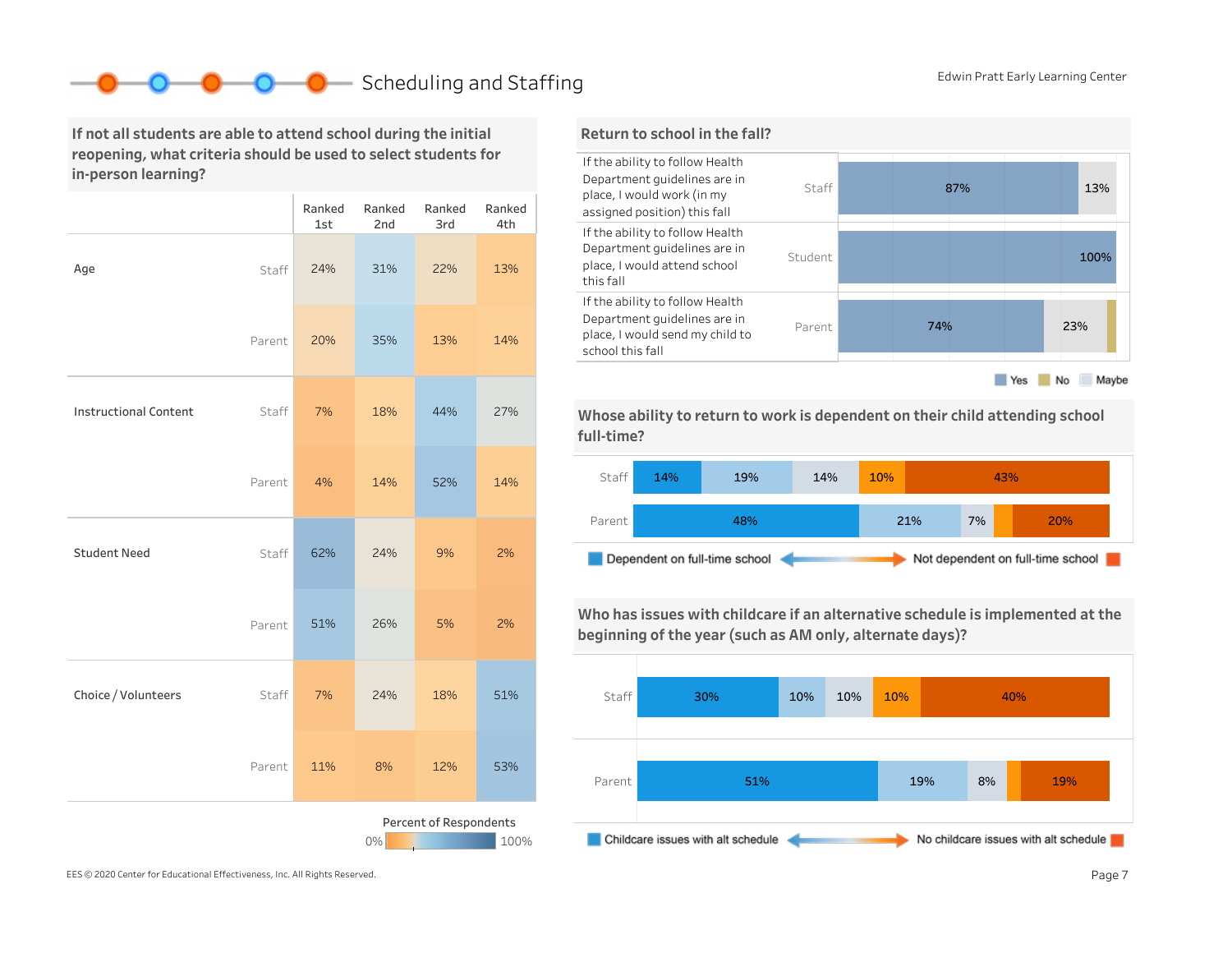**O** C **C** Transportation and Food Service Edwin Pratt Early Learning Center



#### What was the school meal experience like for students and parents?

#### What percentage of students can get to school without busing?

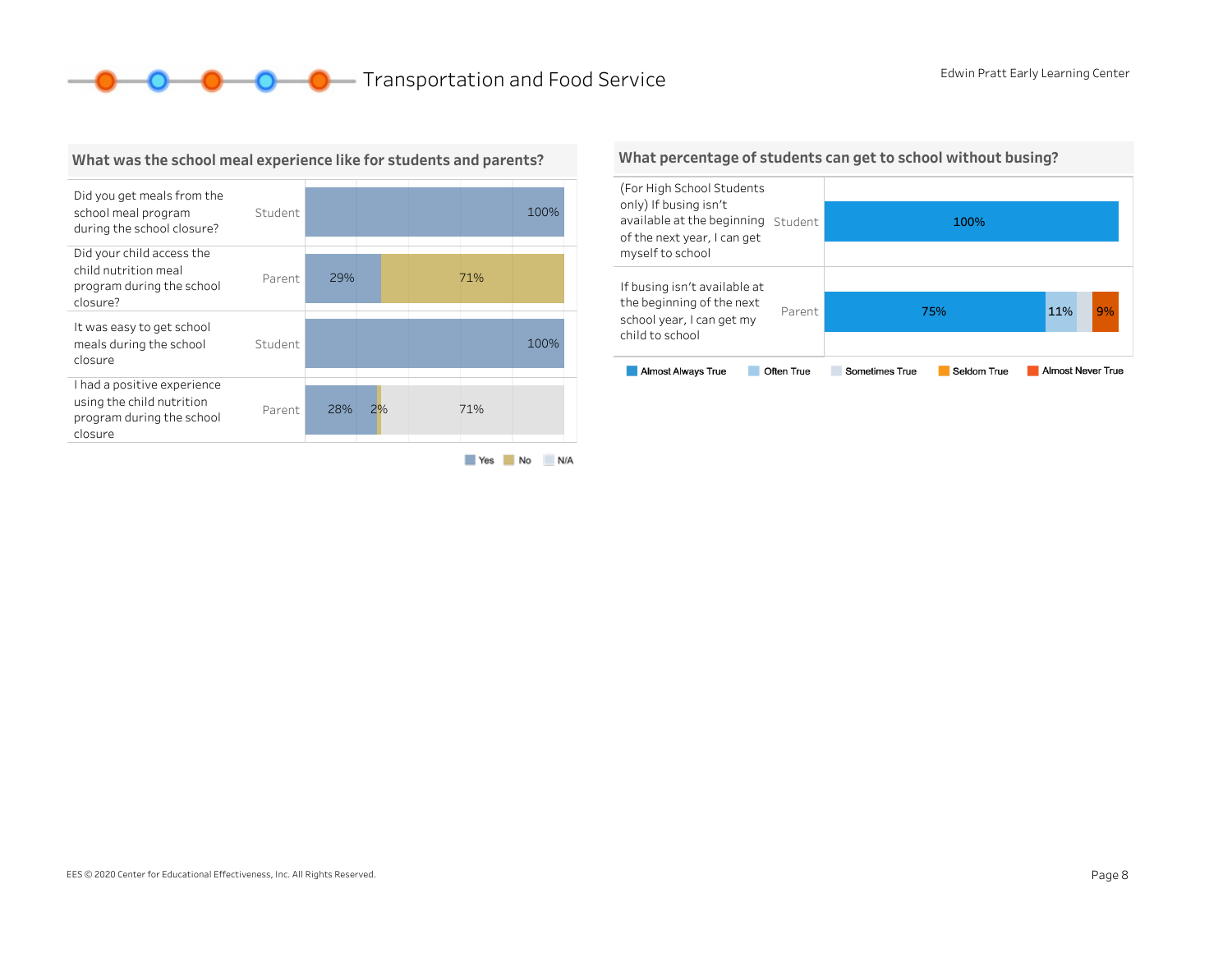## ■ Shoreline Public School Questions Enter Accord Edwin Pratt Early Learning Center

Do you anticipate your child will need food service support (free/reduced cost meals, weekend food packs)?



#### Was it easy for you to find your child's assignments?



Are you receiving communication from the school in a language that you understand?



How do you prefer to receive communication from your school or district for general information?



How do you prefer to receive communication from your school or district for class assignments?

|        | Phone Call | Fmail | Text Messa., Social Media | Other |
|--------|------------|-------|---------------------------|-------|
| Parent |            | 102   |                           |       |



If we have home learning in some form in the fall, what would help students be successful? Blue represents highest responses.





If your child received intervention services, how well did those interventions work to support your child's learning?



How well prepared do you feel students are academically for next school year?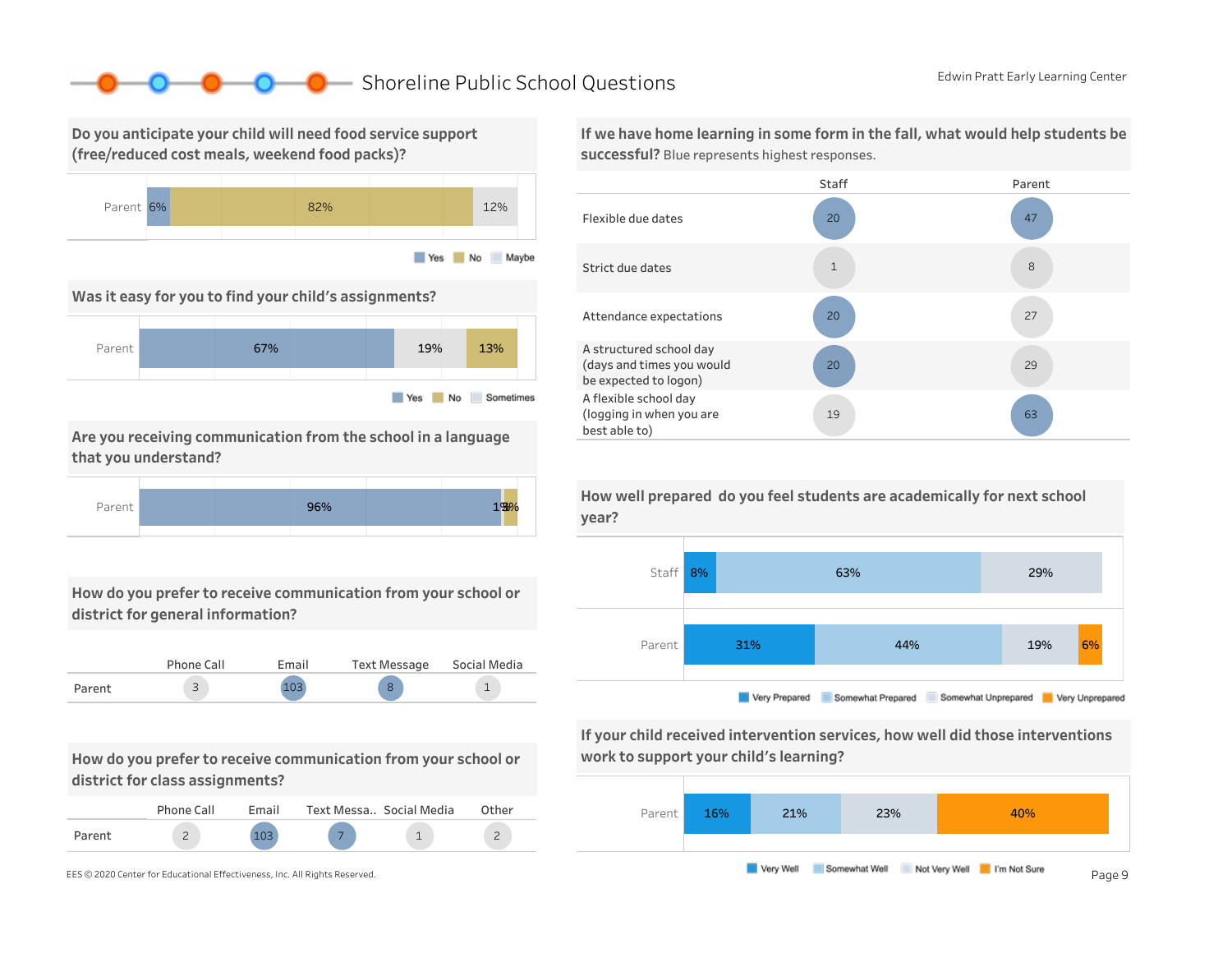## - Access and Engagement: Virtual Meetings Enter Edwin Pratt Early Learning Center



0-0-

What happened if a student missed a virtual meeting? If students did not attend a virtual meeting/class, did you make Staff 69% 31% contact with the family or student? Yes No N/A

Frequency of Virtual Class/Group by Responses Blue represents highest responses.

How did virtual meetings address social emotional learning?

| Almost Always True<br>Often True                         |         | Sometimes True |     | Seldom True |     | Almost Never True |
|----------------------------------------------------------|---------|----------------|-----|-------------|-----|-------------------|
| Virtual contacts help me<br>feel connected to my stud    | Staff   | 40%            |     | 29%         |     | 29%               |
| Virtual contacts help me<br>feel connected to my teac    | Student |                |     |             |     | 100%              |
| Virtual contacts helped my<br>child feel connected to th | Parent  |                | 68% |             | 17% | 15%               |
| Virtual contacts help me<br>feel connected to my stud    | Parent  |                | 69% |             | 19% | 12%               |
|                                                          |         |                |     |             | Yes | No<br>N/A         |

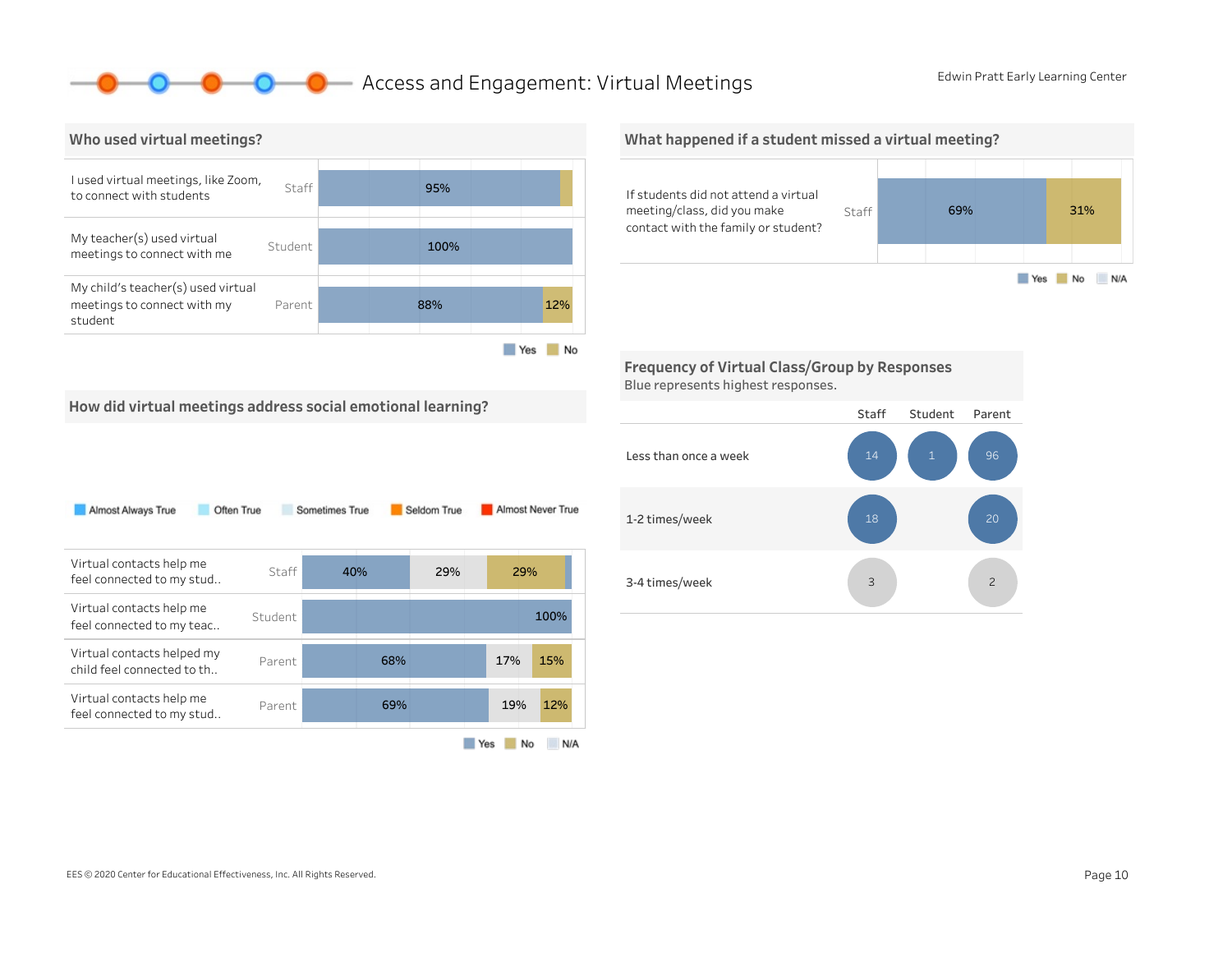# **O O** Access and Engagement Edwin Pratt Early Learning Center





#### Who accessed the district's COVID-19 online resources?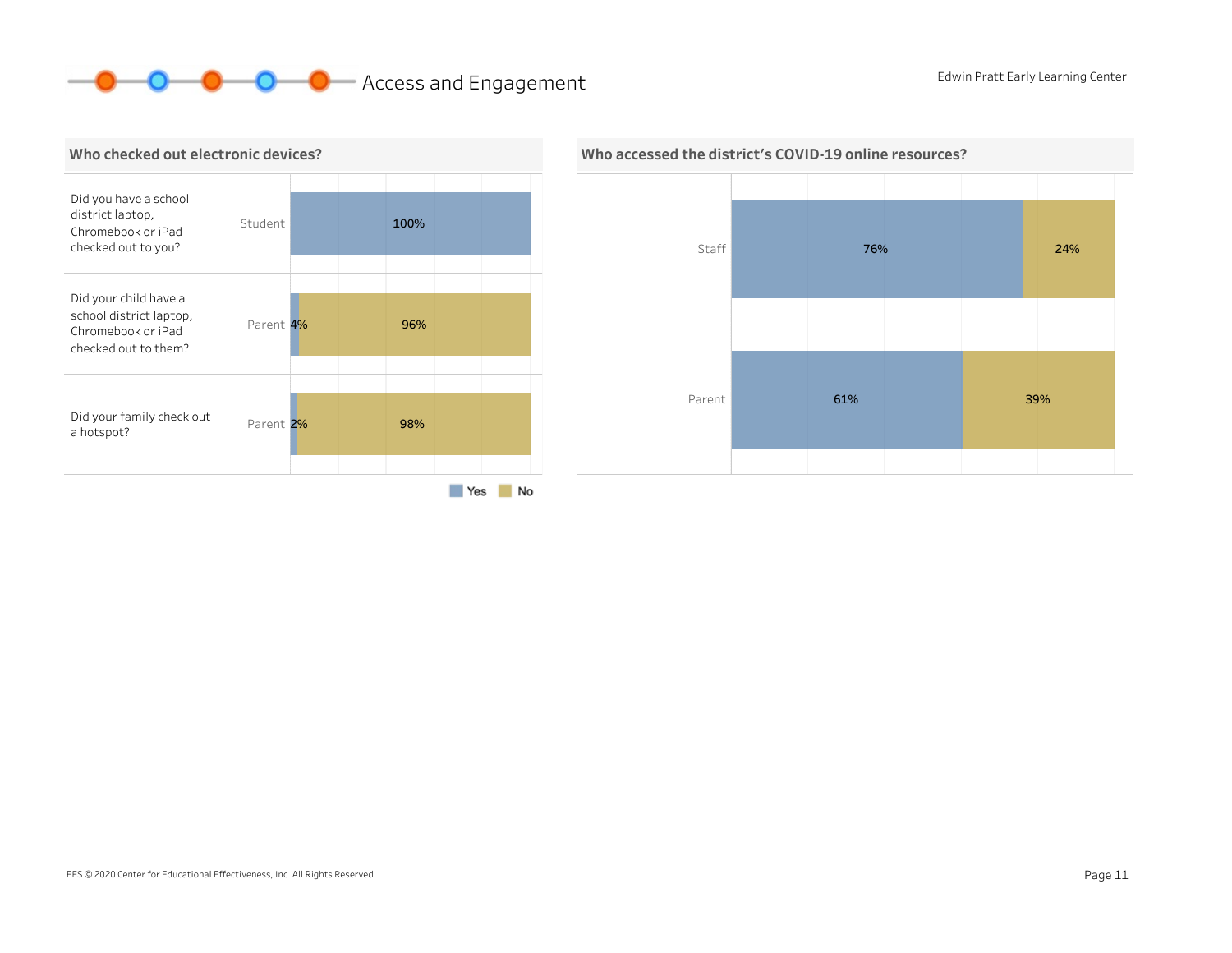



| Level                       |  |  |
|-----------------------------|--|--|
|                             |  |  |
| Early Learning   40 (88.9%) |  |  |
|                             |  |  |
| Elementary $ 3(6.7%)$       |  |  |
| Other   2 (4.4%)            |  |  |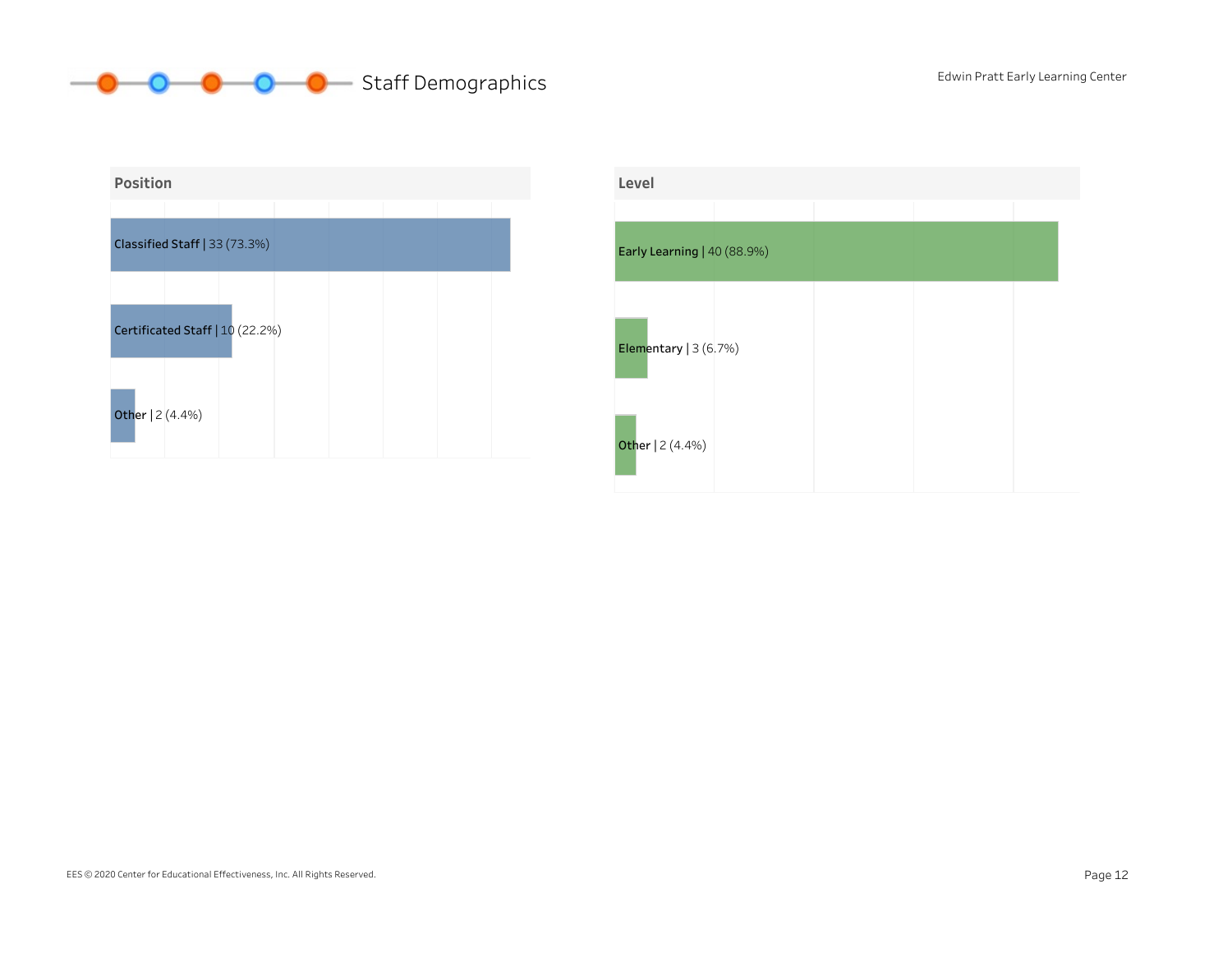# **O** C Student Demographics Edwin Pratt Early Learning Center

| What grade will you be in this fall? |  |  |  |  |  |  |
|--------------------------------------|--|--|--|--|--|--|
|                                      |  |  |  |  |  |  |
| Preschool   1 (100.0%)               |  |  |  |  |  |  |
|                                      |  |  |  |  |  |  |





| What is your primary home language? |  |  |  |  |  |  |
|-------------------------------------|--|--|--|--|--|--|
|                                     |  |  |  |  |  |  |
|                                     |  |  |  |  |  |  |
|                                     |  |  |  |  |  |  |
|                                     |  |  |  |  |  |  |
| English   1 (100.0%)                |  |  |  |  |  |  |
|                                     |  |  |  |  |  |  |
|                                     |  |  |  |  |  |  |
|                                     |  |  |  |  |  |  |